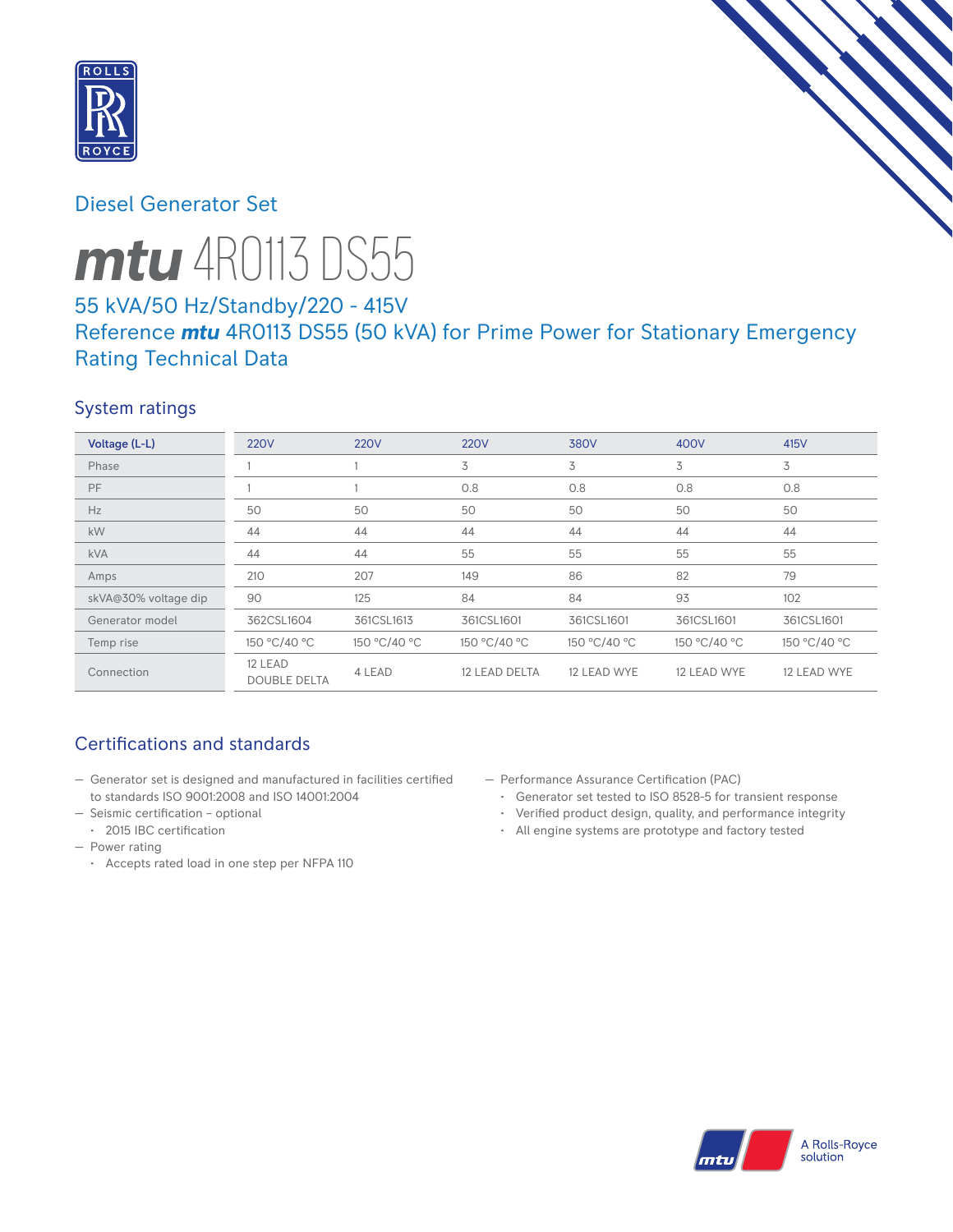## Standard features \*

- Single source supplier
- Global product support
- Two (2) Year/3,000 Hour Basic Limited Warranty
- 4045HF280 diesel engine
	- 4.5 liter displacement
	- Mechanical injection pump
	- 4-cycle
- Engine-generator resilient mounted
- Complete range of accessories
- Cooling system
- Integral set-mounted
	- Engine-driven fan

# Standard equipment \*

#### Engine

- Air cleaner
- Oil pump
- Oil drain extension and shut-off valve
- Full flow oil filter
- Fuel filter with water seperator
- Jacket water pump
- Thermostat
- Blower fan and fan drive
- Radiator unit mounted
- Electric starting motor 12V
- Governor mechanical droop
- Base formed steel
- SAE flywheel and bell housing
- Charging alternator 12V
- Battery box and cables
- Flexible fuel connectors
- Flexible exhaust connection

#### Generator

- NEMA MG1, IEEE, and ANSI standards compliance for temperature rise and motor starting
- Self-ventilated and drip-proof
- Superior voltage waveform
- Solid state, volts-per-hertz regulator
- $\pm$  1% voltage regulation no load to full load
- Brushless alternator with brushless pilot exciter
- 4 pole, rotating field
- 150 °C maximum standby temperature rise
- 1-bearing, sealed
- Flexible coupling
- Full amortisseur windings
- 125% rotor balancing
- 3-phase voltage sensing
- 100% of rated load one step
- 5% maximum total harmonic distortion
- Generator
	- Brushless, rotating field generator
	- 2/3 pitch windings
	- 250% short circuit capability with optional Permanent Magnet Generator (PMG)
- Digital control panel(s)
	- UL recognized, CSA certified, NFPA 110
	- Complete system metering
	- LCD display

#### Digital control panel(s)

- Digital metering
- Engine parameters
- Generator protection functions
- Engine protection
- Windows®-based software
- Multilingual capability
- Communications to remote annunciator
- Programmable input and output contacts
- UL recognized, CSA certified, CE approved
- Event recording
- IP 54 front panel rating with integrated gasket
- NFPA 110 compatible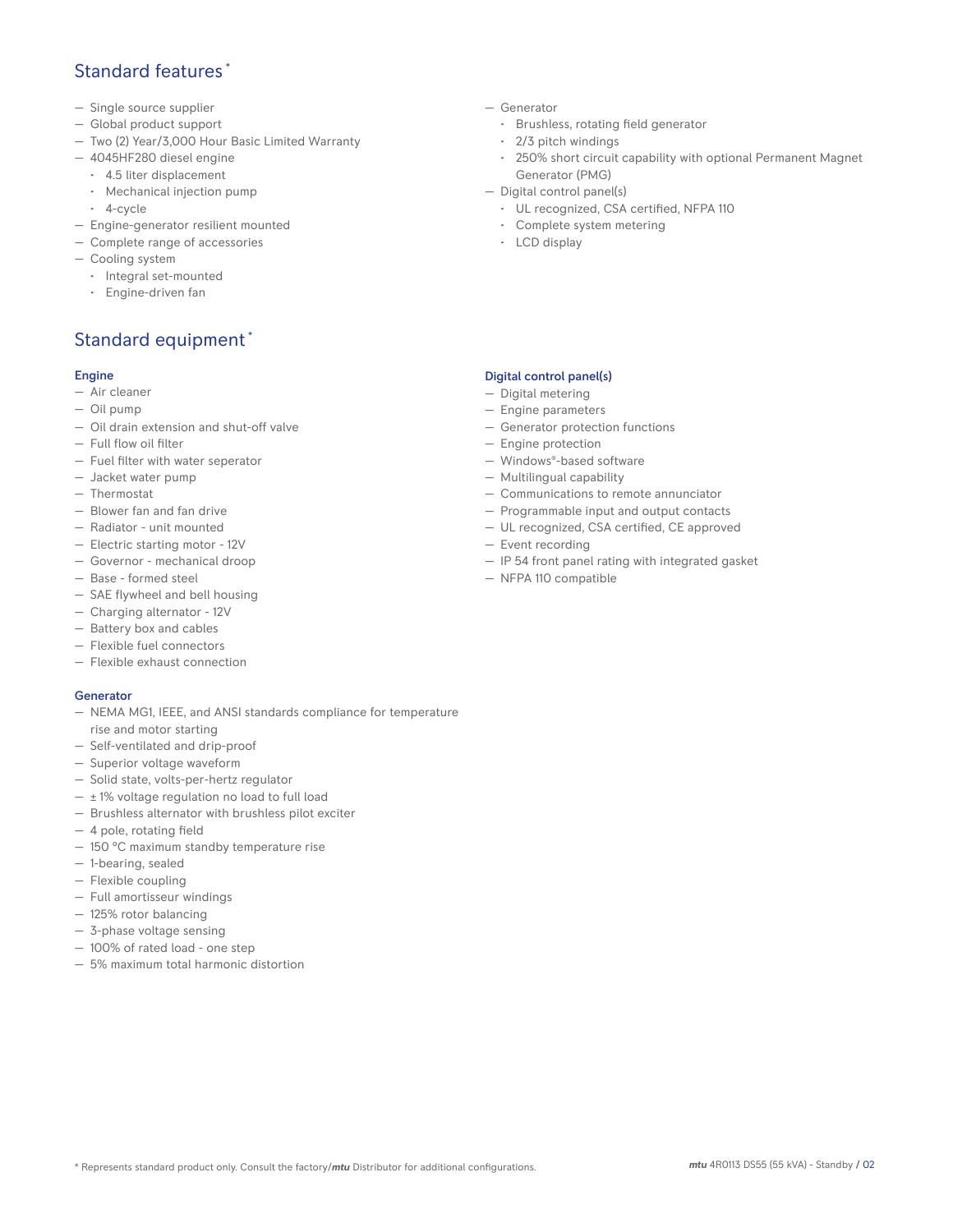# Application data

## Engine

| Manufacturer                         | John Deere       |
|--------------------------------------|------------------|
| Model                                | 4045HF280        |
| Type                                 | 4-cycle          |
| Arrangement                          | 4-inline         |
| Displacement: $L$ (in <sup>3</sup> ) | 4.5(275)         |
| Bore: cm (in)                        | 10.6(4.19)       |
| Stroke: cm (in)                      | 12.7(5)          |
| Compression ratio                    | 19:1             |
| Rated rpm                            | 1,500            |
| Engine governor                      | mechanical droop |
| Maximum power: kWm (bhp)             | 56 (75)          |
| Steady state frequency band          | ± 0.5%           |
| Air cleaner                          | dry              |
|                                      |                  |

## Liquid capacity

| Total oil system: L (gal)             | 13(3.4)   |
|---------------------------------------|-----------|
| Engine jacket water capacity: L (gal) | 8.5(2.3)  |
| System coolant capacity: L (gal)      | 16.7(4.4) |

#### Electrical

| Electric volts DC                                            |     |
|--------------------------------------------------------------|-----|
| Cold cranking amps under -17.8 $^{\circ}$ C (O $^{\circ}$ F) | 925 |
| Batteries: group size                                        | 31  |
| Batteries: quantity                                          |     |
|                                                              |     |

### Fuel system

| $3/8$ " NPT |
|-------------|
| $3/8$ " NPT |
| 1.8(6)      |
| diesel #2   |
| 113 (29.9)  |
|             |

#### Fuel consumption

| At 100% of power rating: L/hr (gal/hr)<br>At 75% of power rating: L/hr (gal/hr)<br>At 50% of power rating: L/hr (gal/hr) | 14.7(3.9)<br>11.4(3)<br>8(2.1) |
|--------------------------------------------------------------------------------------------------------------------------|--------------------------------|
| Cooling - radiator system                                                                                                |                                |
| Ambient capacity of radiator: °C (°F)                                                                                    | 50 (122)                       |
| Maximum restriction of cooling air: intake                                                                               |                                |
| and discharge side of radiator: kPa (in. H <sub>2</sub> 0)                                                               | 0.12(0.5)                      |
| Water pump capacity: L/min (gpm)                                                                                         | 144 (38)                       |
| Heat rejection to coolant: kW (BTUM)                                                                                     | 32 (1,821)                     |
| Heat rejection to air to air: kW (BTUM)                                                                                  | 4 (228)                        |
| Heat radiated to ambient: kW (BTUM)                                                                                      | 9(514)                         |
| Fan power: kW (hp)                                                                                                       | 0.81(1.09)                     |
| Air requirements                                                                                                         |                                |
| Aspirating: *m <sup>3</sup> /min (SCFM)                                                                                  | 4.1 (145)                      |
| Air flow required for radiator                                                                                           |                                |
| cooled unit: *m <sup>3</sup> /min (SCFM)                                                                                 | 101(3,531)                     |
| Remote cooled applications; air flow required for                                                                        |                                |
| dissipation of radiated generator set heat for a                                                                         |                                |
| maximum of 25 °F rise: *m <sup>3</sup> /min (SCFM)                                                                       | 33 (1,159)                     |
|                                                                                                                          |                                |
| * Air density = 1.184 kg/m <sup>3</sup> (0.0739 lbm/ft <sup>3</sup> )                                                    |                                |
| <b>Exhaust system</b>                                                                                                    |                                |
| Gas temperature (stack): °C (°F)                                                                                         | 564 (1,047)                    |
| Gas volume at stack temperature: m <sup>3</sup> /min (CFM)                                                               | 9.7(343)                       |
| Maximum allowable back pressure at                                                                                       |                                |
| outlet of engine, before piping: kPa (in. H <sub>2</sub> 0)                                                              | 3.6(14)                        |
| Minimum allowable back pressure: kPa (in H <sub>2</sub> O)                                                               | N/A                            |
|                                                                                                                          |                                |